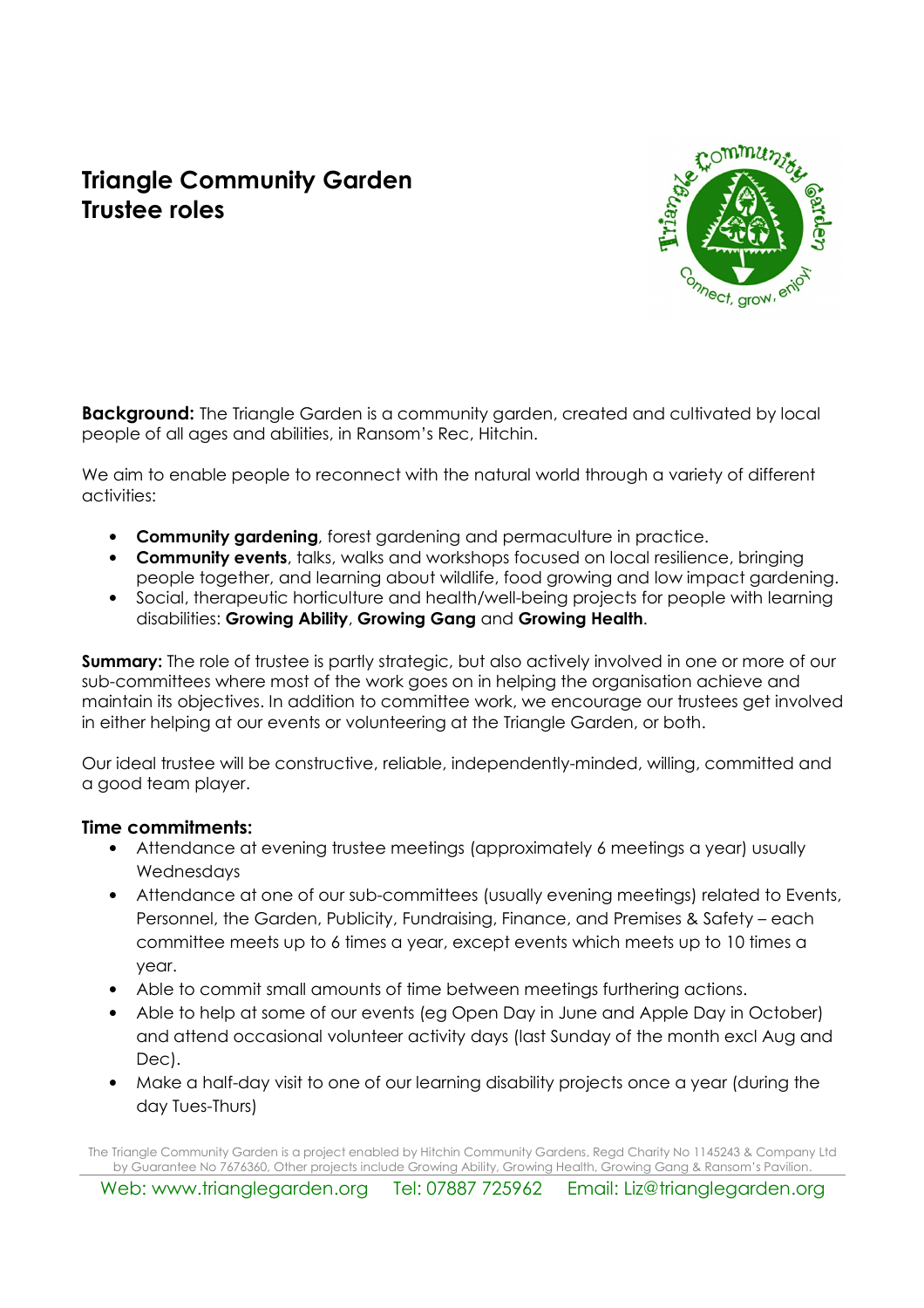# 1.0 The role of trustee

#### 1.1 For all trustees:

• To govern: to direct and control the organisation through collective decision making. All trustees are responsible for doing this, as set out in paragraph 1.3.

#### 1.2 Potential additional roles - to be agreed when joining the board:

- To be a pool of expertise and advice i.e. making advice and expertise available to the committee, staff and volunteers.
- To manage one or more staff, volunteers or projects (for instance managing the Project Manager, or managing the production of the e-bulletin).
- To do work (managing social media, organising events, answering correspondence, filling out grant applications, attending volunteer activity sessions, taking an active role in sub-committee meetings, representing the organisation, etc).

#### 1.3 The Governance role

Together the trustees must fulfil the five Core Governance Functions:

- Determine Mission and Strategy setting the organisation's direction and determining how it will get there.
- Accountability being held to account for the actions of the organisation and holding those who carry out the work (staff and/or volunteers) to account.
- Look after the trustee body ensuring renewal (recruitment, induction and retirement), effective decision making and information sharing processes, positive group dynamics, and reflection, learning and development for the trustee body as necessary.
- Safeguard assets acting as custodian of the assets, tangible (money, property etc) and intangible (organisation's reputation and name), ensuring that assets are used appropriately and according to HCG's constitution. Ensuring that there are sufficient assets and income for the organisation's survival.
- Act in an outreach capacity linking the organisation to its stakeholders, such as members, the community, funders etc.

In addition there is always one management role for the Board of Trustees once staff are employed;

• Hire, support, monitor (and, if necessary, fire) the Project Manager.

## 1.4 Conduct (legal)

Trustees must:

- Be active you cannot be a dormant or 'sleeping' trustee, you are still liable for the decisions the others make in your absence.
- Act jointly an individual has no powers on their own unless they have been specifically given them by the trustee body (minuted at a proper meeting).
- Act constitutionally (and within the law) Trustees should familiarise themselves with the constitution and make sure that they act within the powers and objects (remit) set out in

The Triangle Community Garden is a project enabled by Hitchin Community Gardens, Regd Charity No 1145243 & Company Ltd by Guarantee No 7676360, Other projects include Growing Ability, Growing Health, Growing Gang & Ransom's Pavilion.